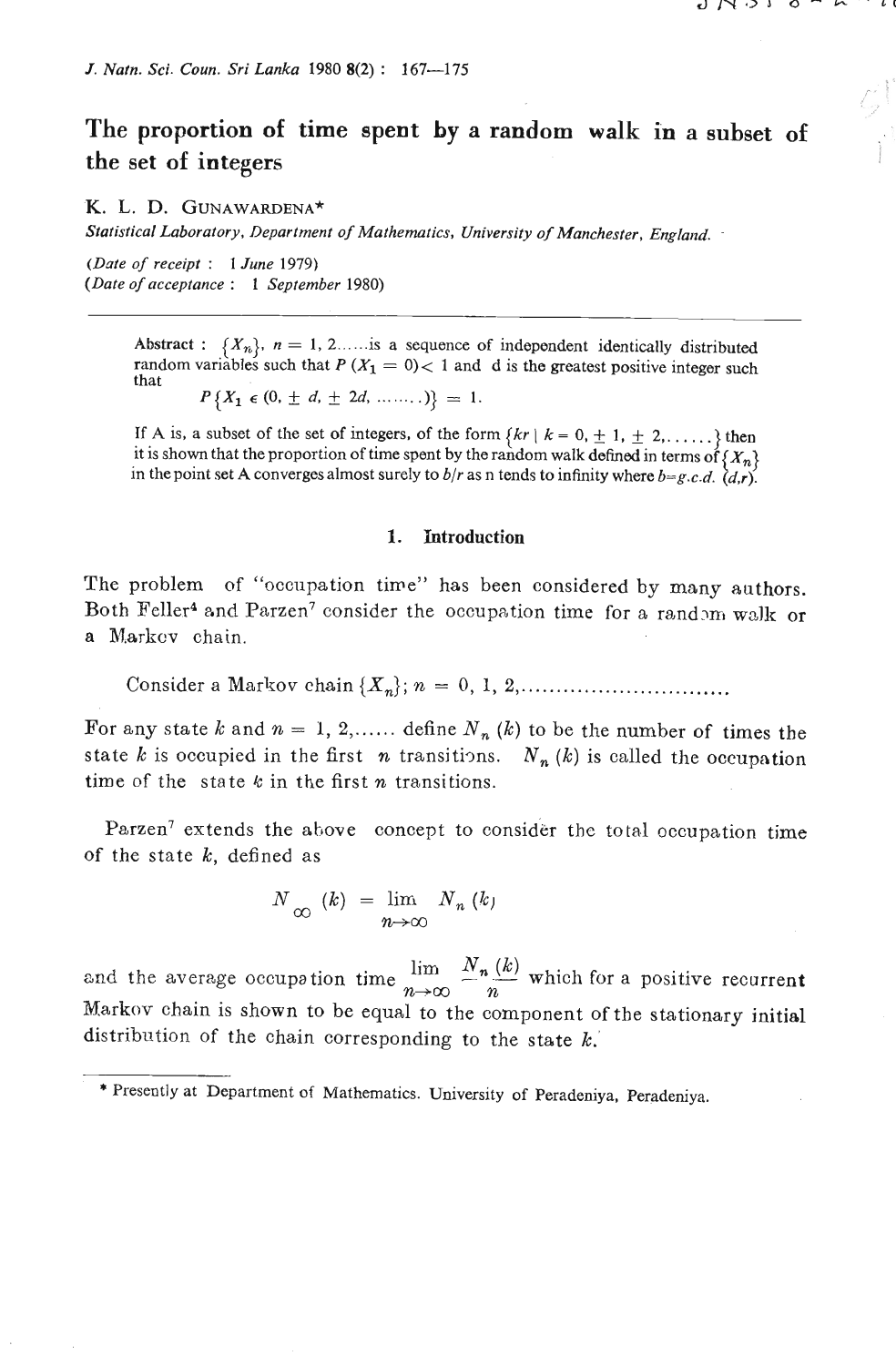It has been shown that if  $X_1, X_2, \ldots$  have lattice distance one and  $P(S_n = o i.o.) = 1$ , where  $S_n = X_1 + X_2 + ... + X_n$ , then for any two states i, j

$$
\frac{N_n(i)}{N_n(j)} \xrightarrow{a.s.} 1 \text{ as } n \longrightarrow \infty
$$

If  $X_0, X_1, \ldots$  is a Markov chain starting from an initial state i such that i is recurrent, then

$$
\frac{N_n(j)}{N_n(k)} \xrightarrow{\alpha.s.} \frac{\pi(j)}{\pi(k)} \text{ as } n \longrightarrow \infty
$$

where  $\pi(j)$  is the expected number of visits to state j before return to i and  $\pi(i) = 1.$ 

Suppose  $X_1, X_2, \ldots$  are distributed on the lattice  $L_d = \{nd \mid n = 0, \pm 1\}$  $1, \pm 2,...$  we derive results concerning the proportion of time spent by the random walk in the point set A where A is of the form  $A = \{kr/k = 0, \pm 1, \pm 1\}$  $2, \ldots \ldots$  r being a fixed integer.

Let  $X_1, X_2, \ldots$  be a sequence of independent, identically distributed random variables taking only integral values with  $P(X_1=0)$ <1. Let d be the greatest positive integer such that  $P\{X_1 \in (..........., -2d, -d, 0, d, 2d, ....)\}$  $= 1$ .

Let  $S_n = X_1 + X_2 + \dots + X_n$ ,  $S_0 = o$ . It can be easily proved that  $\{S_n\}$  is a Markov chain with stationary transition probabilities and  $P(S_{n+1} = d_{n+1} | S_n = d_n) = P(X_{n+1} = d_{n+1} - d_n) = P(X_1 = d_{n+1} - d).$ 

Let 
$$
\tau_n = \frac{\text{(Number of } k \text{ such that } 1 \leq k \leq n \text{ and } S_k \in A)}{n}
$$

The main result of this paper is given in the next theorem.

#### Theorem  $1.1.$

Suppose the independent, identically distributed random variables  $X_1$ ,  $X_2, \ldots \ldots \ldots$  are such that  $P(X_1 = 0) < 1$ , d is the greatest positive integer such that  $P\{X_1 \in (0, \pm d, \pm 2d, \dots \dots )\} = 1, \tau_n$  and the set A are as defined above, then  $\tau_n \xrightarrow{a.s.} \frac{b}{r}$  as  $n \longrightarrow \infty$  $\left(1\right)$ where  $b = g,c.d.$  (d. r).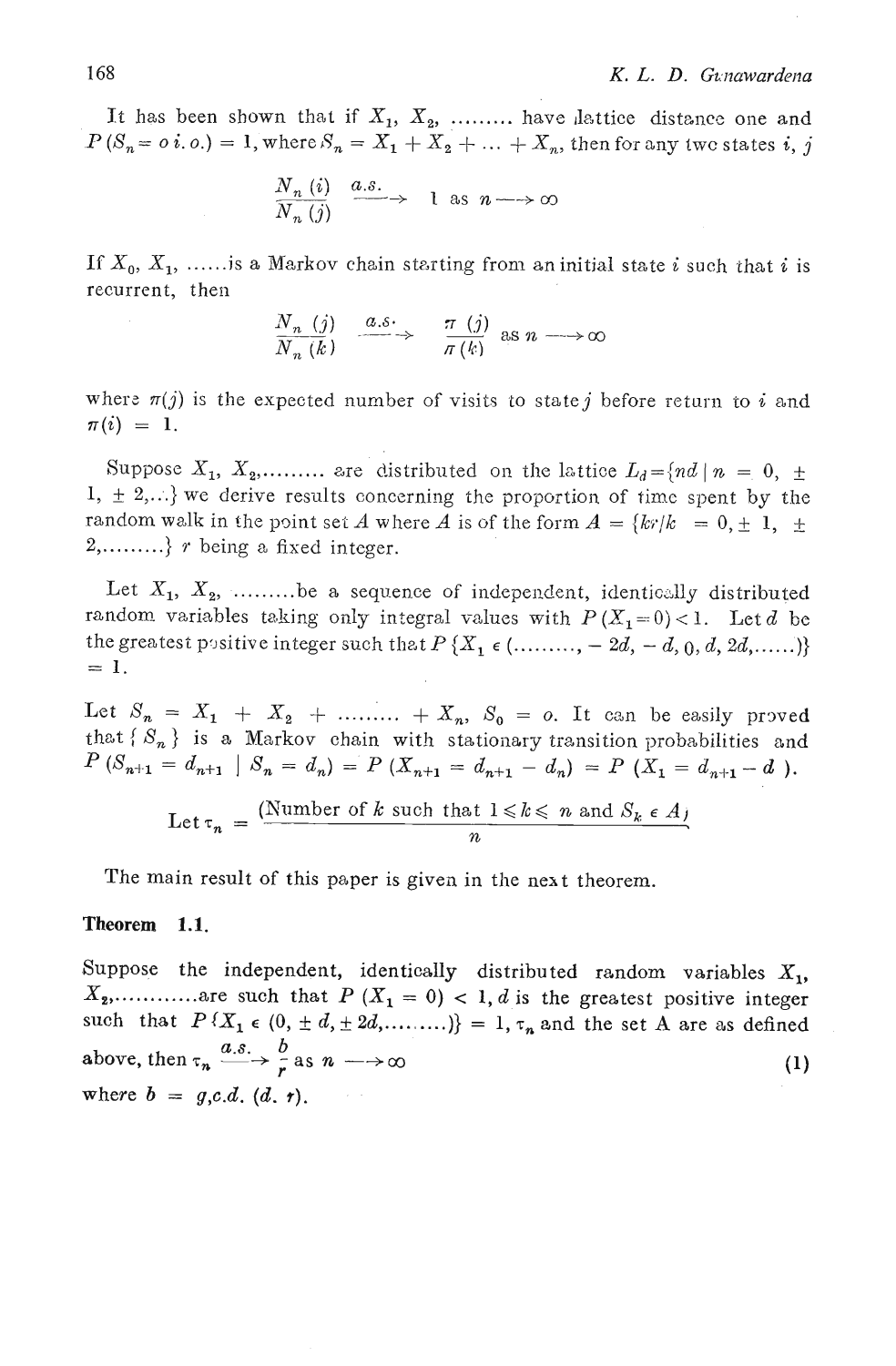In order to prove theorem 1.1 we need the number of k such that  $1 \leq k \leq n$ and  $S_k \in A$ . For this we define the following stochastic process  $\{Y_k\}$ .

Let 
$$
Y_n = s
$$
 if and only if  $S_n \equiv s \pmod{r}$ ,  $0 \leq s \leq r - 1$  (2)

Then the number of times  $S \in A$  in the first *n* transitions is given by the number of  $Y_k$ 's such that  $Y_k = 0, 1 \le k \le n$ .

Let  $N_n$  (o) = Number of k such that  $1 \le k \le n$  and  $Y_k = 0$ .

Then in order to prove  $(1)$  it is sufficient if we can prove that

$$
\frac{N_n(o)}{n} \xrightarrow{a.s.} \frac{b}{r} \text{ as } n \longrightarrow \infty
$$
 (3)

#### $2.$ Some properties of the process  $\{Y_n\}$

The stochastic process  $\{Y_r\}$  is defined in terms of the random walk  $S_n$ .

In a simple random walk each state can be reached from every other state. Hence if the random walk is simple then the state space of the stochastic process  $\{Y_r\}$  is the set of integers  $\{0, 1, 2, \ldots, r-1\}.$ 

If the random walk is arbitrary then the state space of the stochastic process  $\{Y_r\}$  is a subset of the set of integers  $\{0, 1, 2, \ldots, r-1\}$ .

Since  $b = g$ , c. d. (d,r) there exists integers  $k_1$ ,  $k_2$  such that  $d = k_1b$ ,  $r = k_2b$ and g. c. d.  $(k_1, k_2) = 1$ .

> Now  $S_n = kd$  where  $k = 0, \pm 1, \pm 2...$ ...  $S_n = kk_1b$

Therefore  $Y_n = s$  if and only if  $kk_1b = s \pmod{r}$ ,  $0 \le s \le r - 1$ . (*i.e.*)  $Y_n = s$  if and only if  $kk_1b = mr + s$ , where m is an integer.

> $s = kk_1 b - mr$ Thus  $= (kk_1 - mk_2) b$ Now  $o \leq s \leq r-1$ Hence  $o \leq k k_1 - m k_2 \leq \frac{r}{h} - \frac{1}{h}$ But  $kk_1 - mk_2$  is an integer.

Therefore the possible values of s are o, b, 2b........,  $\left(\frac{r}{b}-1\right)b$ .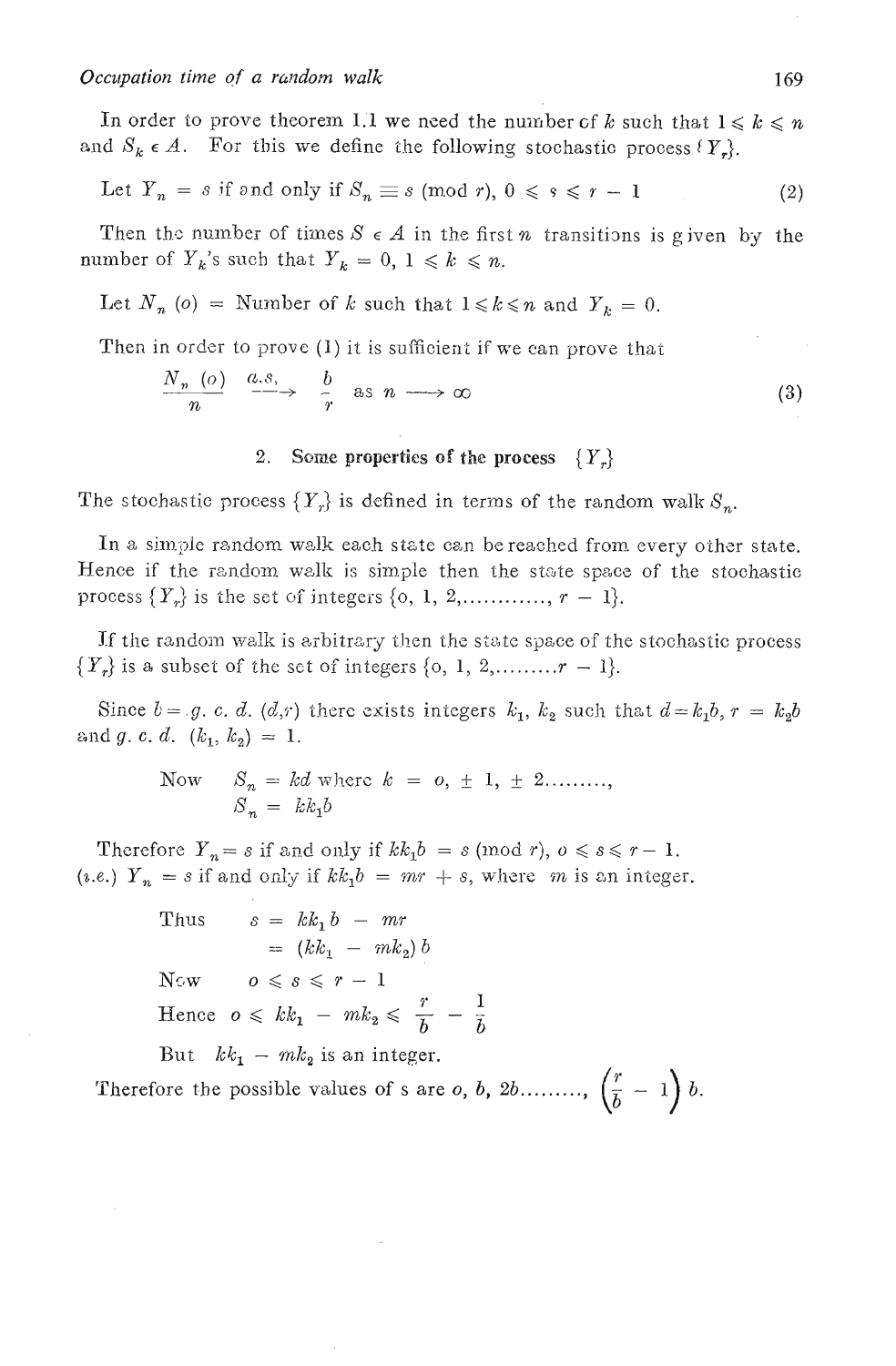Hence if the random walk is arbitrary then the state space of the stochastic process *(Y,)* is the set of integers

$$
I_1 = \{o, b, 2b, \ldots, \left(\frac{r}{b} - 1\right)b\}.
$$

### **Proposition 2.1**

 ${Y_r}$  is a Markov chain with stationary transition probabilities.

*Proof*:<br>Let  $y_0, y_1, \ldots, y_{m+1}$  be any set of values from the set of integers  $I_1$ , such that

$$
P(Y_0 = y_0, Y_1 = y_1, \dots, Y_m = y_m) > 0.
$$

Then  $P(Y_{m+1} = y_{m+1} | Y_m = y_m, \dots, Y_0 = y_0)$ 

$$
= \frac{\sum \sum ... \sum \{ \sum P (\mathcal{S}_{m+1} = y_{m+1} + k_{m+1} r, \mathcal{S}_m = y_m + k_m \, \mathbf{1}, \dots, \mathcal{S}_0 = y_0 + k_0 r) \}}{\sum \sum ... \sum P (\mathcal{S}_m = y_m + k_m \, \mathbf{1}, \dots, \mathcal{S}_0 = y_0 + k_0 r)} \tag{4}
$$
\n
$$
k_0 k_1 \quad k_m
$$

Now for fixed  $k_0, k_1, \ldots, k_m$  we have

$$
\frac{\sum\limits_{k_{m+1}} P(S_{m+1} = y_{m+1} + k_{m+1} \, , \, S_m = y_m + k_m \, , \, \dots \, , \, S_0 = y_0 + k_0 \, \cdot \, )}{P(S_m = y_m + k_m \, , \, \dots \, , \, \dots \, , \, S_0 = y_0 + k_0 \, \cdot \, )}
$$

- =  $\sum_{k_{m+1}} P(S_{m+1} = y_{m+1} + k_{m+1} r | S_m = y_m + k_m r, \dots, S_0 = y_0 + k_0 r)$
- $\sum_{k_{m+1}} P(S_{m+1} = y_{m+1} + k_{m+1} r \mid S_m = y_m + k_m r)$  $\equiv$

$$
= \sum_{k_{m+1} = -\infty}^{\infty} P(X_{m+1} = y_{m+1} - y_m + (k_{m+1} - k_m) r)
$$

$$
= \sum_{j=-\infty}^{\infty} P(X_1 = y_{m+1} - y_m + jr)
$$

$$
= P(X_1 \equiv y_{m+1} - y_m \pmod{r})
$$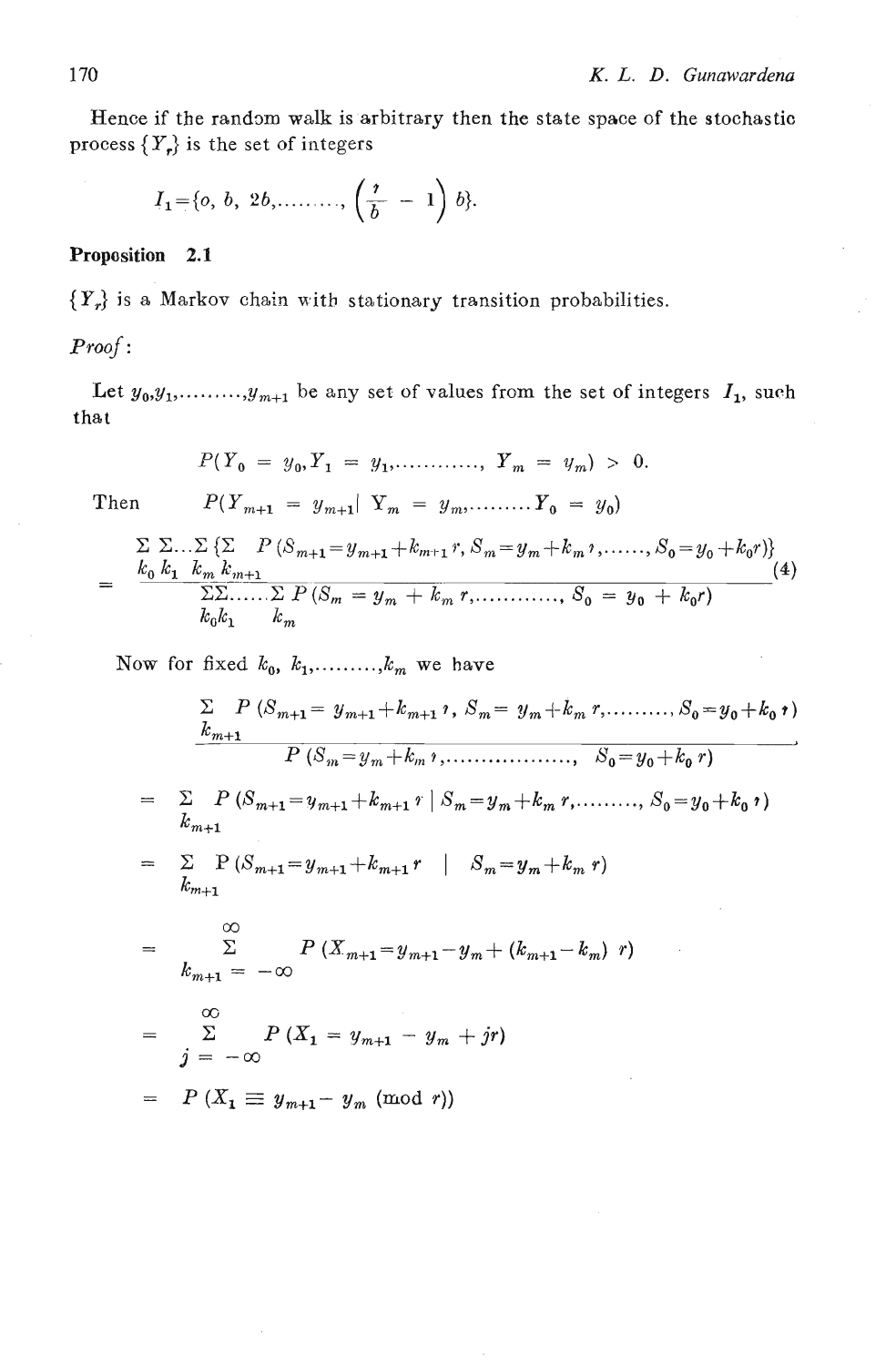Occupation time of a random walk

So (4) becomes

$$
\sum_{k_0} \sum_{k_1} \dots \sum_{k_m} P(X_1 \equiv y_{m+1} - y_m \pmod{r}) P(S_m = y_m + k_m r, \dots, S_0 = y_0 + k_0 r)
$$
  
\n
$$
\sum_{k_0} \sum_{k_1} \dots \sum_{k_m} P(S_m = y_m + k_m r, \dots, S_0 = y_0 + k_0 r)
$$
  
\n
$$
k_0 \overline{k_1} \qquad k_m
$$
  
\n
$$
= P(X_1 \equiv y_{m+1} - y_m \pmod{r}).
$$
  
\nAs before it can be shown that  $P(Y_{m+1} = y_{m+1} | Y_m = y_m)$   
\n
$$
= P(X_1 \equiv y_{m+1} - y_m \pmod{r}).
$$

Thus we have

 $P(Y_{m+1} = y_{m+1} | Y_m = y_m, \dots, Y_0 = y_0) = P(Y_{m+1} = y_{m+1} | Y_m = y_m)$  and hence the proposition.

The state space of the Markov chain  $\{Y_r\}$  is finite and every state of the Markov chain  $\{Y_r\}$  can be reached from every other state.

Thus  $\{Y_r\}$  is a finite irreducible Markov chain.

The transition probabilities of the Markov chain  $\{Y_r\}$  are given by

$$
p_{ij} = P (Y_{m+1} = j | Y_m = i)
$$
  
=  $P (X_1 = j - i \pmod{r})$   
=  $\phi (j - i \pmod{r})$ , say,  
Now  $\sum p_{ij} = 1$  for all *i*.  
 $j \in 1_1$   
hat is  $\sum \phi (j - i \pmod{r}) = 1$  for all *i* which implies that  $\sum \phi (j - i \pmod{r})$ 

T  $\dot{\imath}$  $\mathcal{I}$  $= 1$  for all j.

That is 
$$
\sum_{i \in I_1} p_{ij} = 1
$$
 for all j.

Thus the transition probability matrix of the Markov chain  $\{Y_r\}$  is doubly stochastic.

#### Proposition 2.2

All states of the Markov chain  $\{Y_r\}$  are positive recurrent.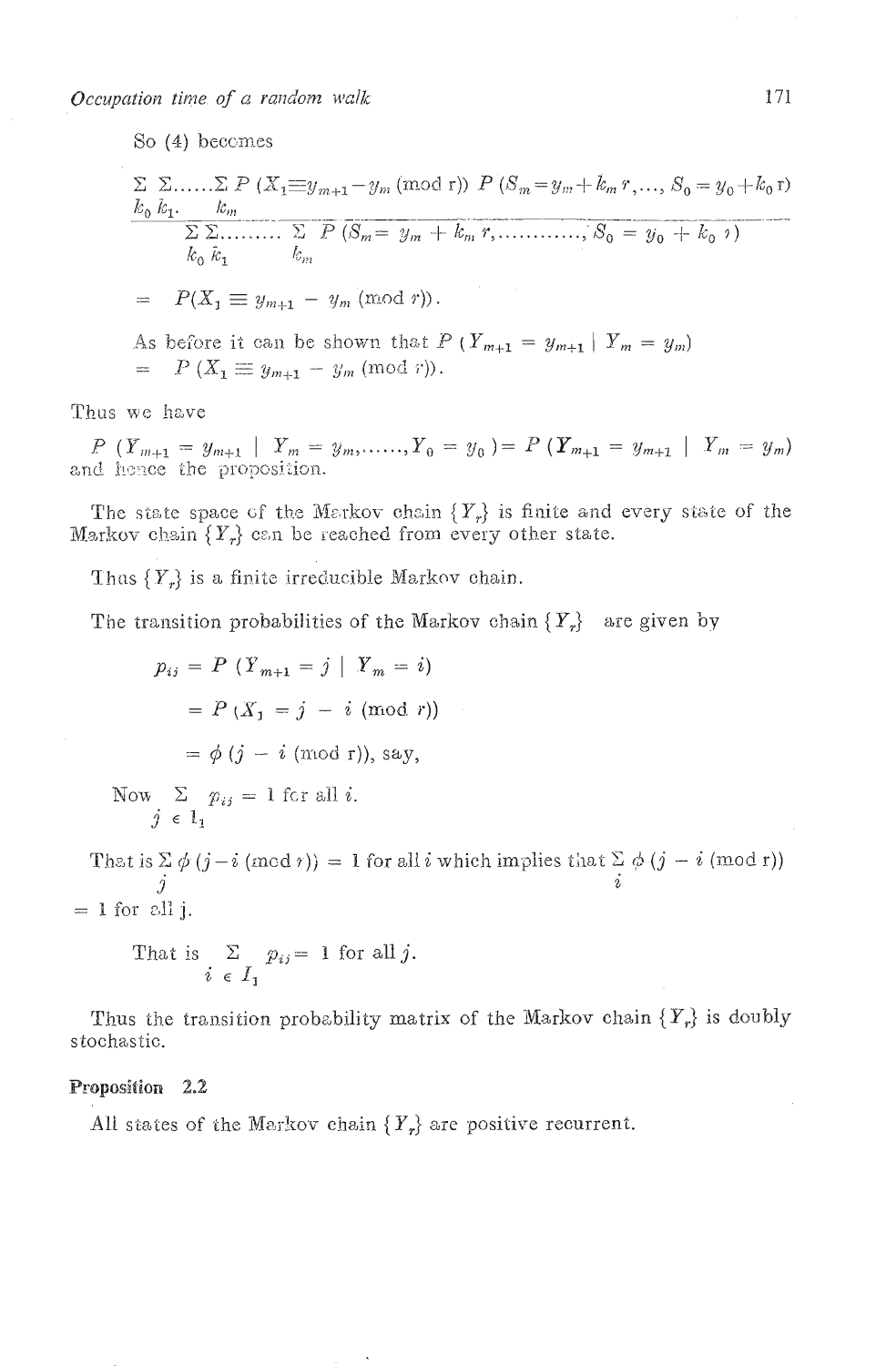Proof :

 ${Y_r}$  is a finite irreducible Markov chain.

In a finite Markov chain at least one state is recurrent **and** any recurrent state is positive recurrent.

E'urthermore in an irreducible chain all the states are of the same type.

Hence all the states of the Markov chain  $\{Y_r\}$  are positive recurrent.

Define  $R_k$  as the time of the  $k-$  th return of the Markov chain  $\{Y_r\}$  to the state o and the time between returns as

$$
T_1 = R_1
$$
,  $T_k = R_k - R_{k-1}$ ,  $(k > 1)$ .

 $T_1, T_2, \ldots$  are called the recurrence times for the state o.

Since  ${Y_r}$  is a finite irreducible Markov chain  $T_1, T_2, \ldots$  are independent, identically distributed random variables. Also since all the states of the Markov chain are positive recurrent  $E(T_1) < \infty$ .

**3.** On the proposition of time the process  $\{Y_r\}$  ispends in the state o.

#### Theorem **3.1**

Let  $Y_0$ ,  $Y_1$ ,......... be the stochastic process defined by (2). Let  $N_n$  (0) be the number of visits of the  $Y_1, Y_2, \ldots, Y_n$  to the state o. Then  $\overline{M}$  (a)  $\overline{a}$  e  $\overline{b}$ 

$$
\frac{N_n(0)}{n} \xrightarrow{\langle a, s \rangle} r \quad \text{as} \quad n \longrightarrow \infty \tag{5}
$$

### $Proof:$

As defined earlier let  $T_1, T_2, \ldots$  be the recurrence times for the state o.

The stochastic process defined by the equation (2) is a Markov chain with all the states positive recurrent and the recurrence times  $T_1, T_2,$ ......... are independent, identically distributed random variables with  $\tilde{E}(T_1) < \infty$ .

Therefore by applying the Strong Law of Large Numbers we get

$$
\frac{T_1+T_2+\ldots+T_k}{k}\xrightarrow{a.s.}E(T_1)
$$

That is  $\frac{k}{T_1 + T_2 + \dots + T_k}$   $\xrightarrow{a.s.} [E(T_1)]^{-1}$  $(6)$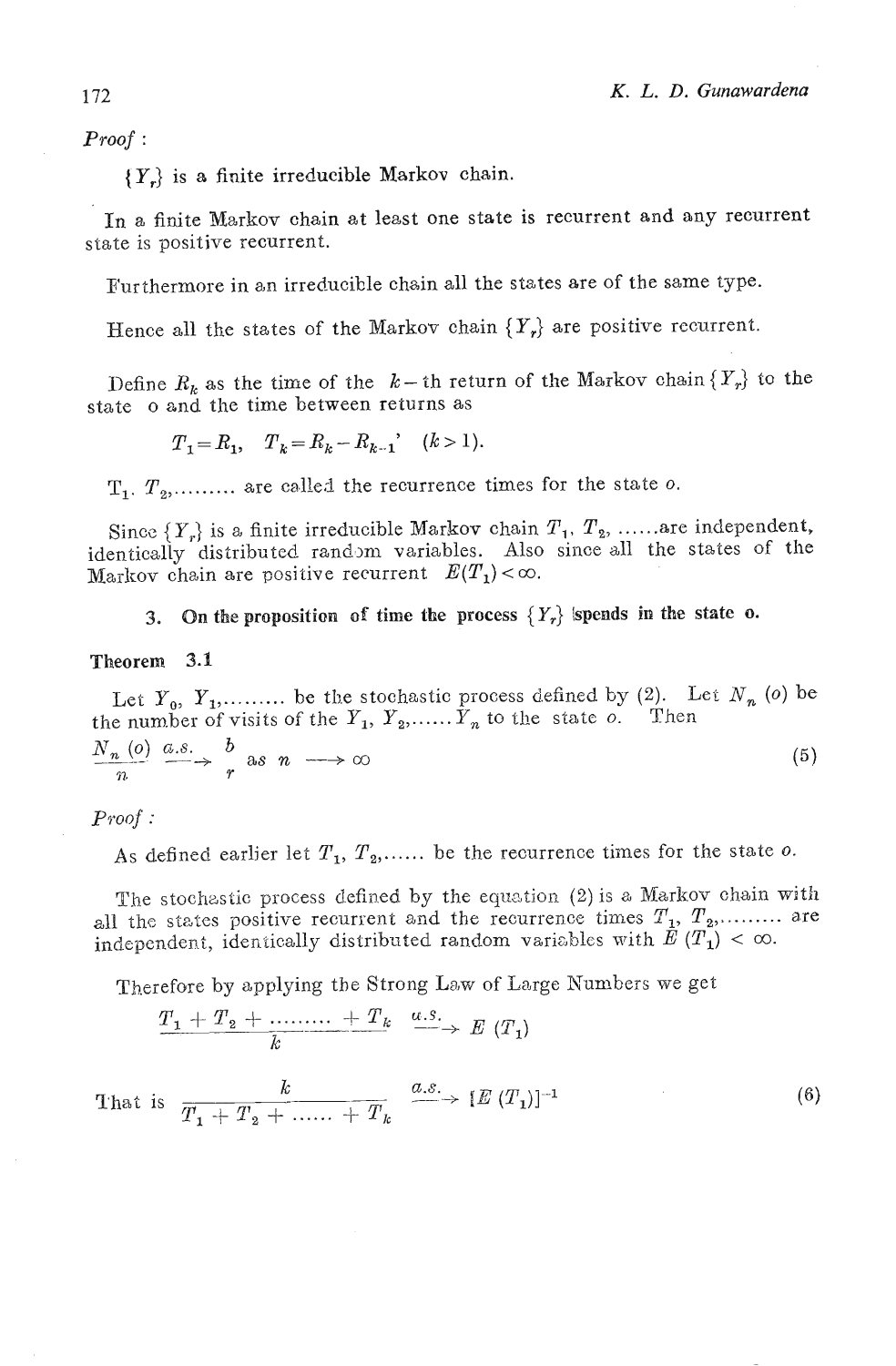*Occupation* **time** *of a random walk* 

Now 
$$
\frac{k}{T_1 + T_2 + \dots + T_k}
$$
 is a subsequence of  $\frac{N_n (o)}{n}$ .

Thus (6) gives the convergence of  $\frac{N_n(o)}{n}$  along a random subsequence.

To obtain the convergence of  $\frac{N_n(o)}{n}$  over the full sequence we proceed as follows:

Let  $T_1 + T_2 + \ldots + T_k \leq n \leq T_1 + T_2 + \ldots + T_{k+1}$ *N*<sub>n</sub> (0)<br> *Nows:*<br>
Let  $T_1 + T_2 + \dots + T_k \le n < T_1$ <br> *N*<sub>n</sub> (0)<br> *N*<sub>n</sub> (0) =  $\frac{k}{n} \le \frac{k}{T_1 + T_2 + \dots}$ Then  $\frac{N_n (o)}{n} = \frac{k}{n} \leq \frac{k}{T_1 + T_2 + \dots + T_k}$ 

and at the same time

$$
\frac{N_{n}(o)}{n} = \frac{k}{n} > \frac{k}{T_{1} + T_{2} \dots \dots + T_{k+1}}
$$

Thus we have

$$
\frac{k}{T_1 + T_2 + \dots + T_{k+1}} < \frac{N_n(o)}{n} \le \frac{k}{T_1 + T_2 + \dots + T_k} \quad (7)
$$
\nBy (6)

\n
$$
\frac{k}{T_1 + T_2 + \dots + T_k} \xrightarrow{a.s.} \frac{1}{E(T_1)}
$$
\nand also

\n
$$
\frac{k}{T_1 + T_2 + \dots + T_{k+1}} = \frac{k+1}{T_1 + T_2 + \dots + T_{k+1}} \cdot \frac{k}{k+1}
$$
\n
$$
\xrightarrow{a.s.} \frac{1}{E(T_1)}
$$

Hence from (7) we get the convergence of  $\frac{N_n(o)}{n}$  over the full sequence.

So

$$
\frac{N_{n}(o)}{n} \xrightarrow{a.s.} \frac{1}{E(T_{1})}
$$

The proof of the theorem 3.1 is complete if we show that  $E(T_1) = \frac{r}{b}$ .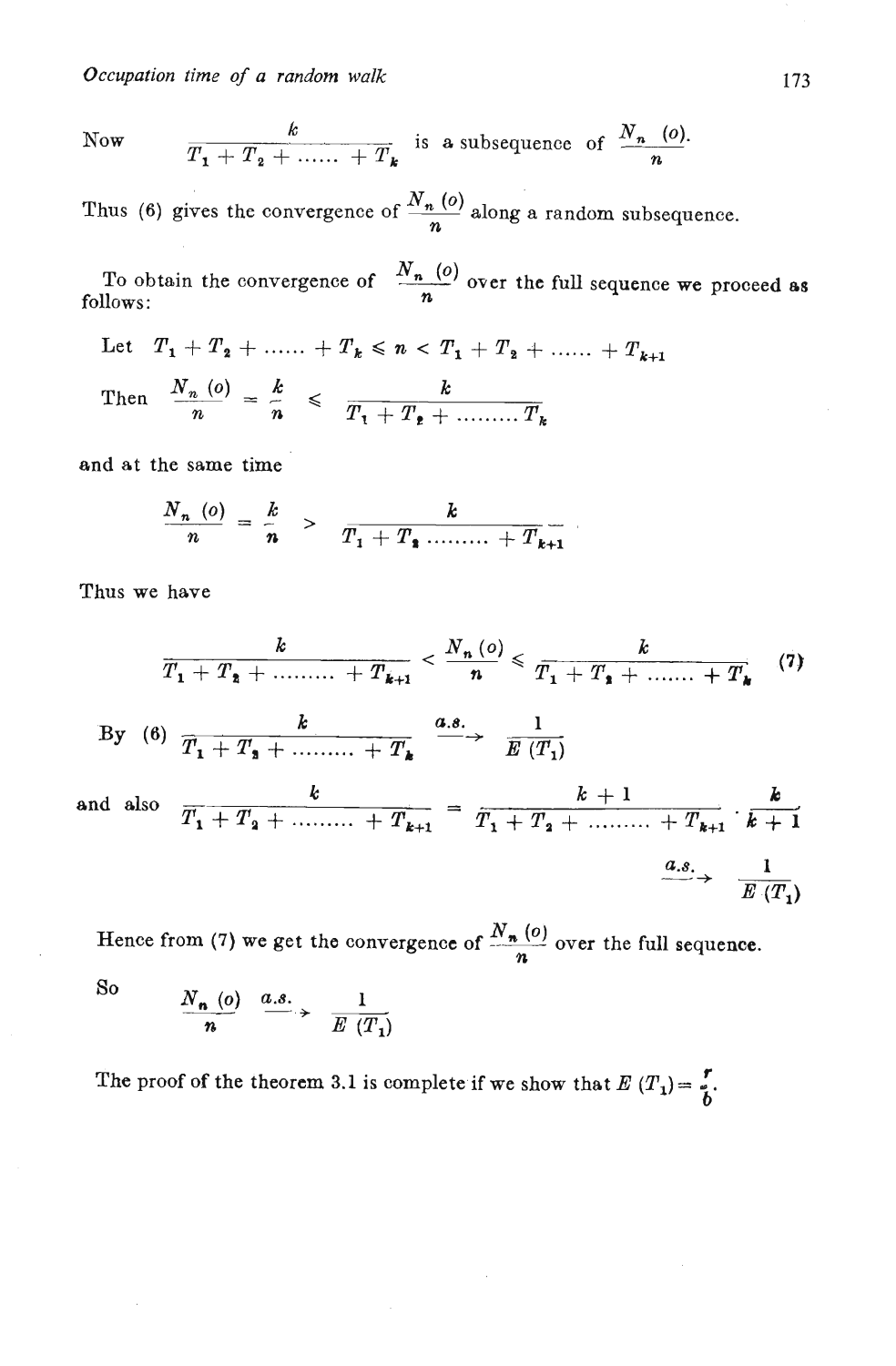$\label{eq:2} \mathcal{L}^{\text{max}}_{\text{max}} = \mathcal{L}^{\text{max}}_{\text{max}} + \mathcal{L}^{\text{max}}_{\text{max}} + \mathcal{L}^{\text{max}}_{\text{max}}$ 

 $(9)$ 

## 4. Stationary Initial Distribution for the Markov Chain  $\{Y_r\}$

The Markov chain  ${Y_r}$  starts from the state o and the state o is positive recurrent.

Hence the Markov chain  $\{Y_r\}$  has a stationary initial distribution  $\pi(i)$ ,  $i \in I_1$ . [Proposition 7.34,1]

Furthermore 
$$
\pi(k) = \sum_{j} \pi(j) p_{jk}, j, k, \epsilon I_1
$$
 (3)  
 $\pi(k) \ge 0$ 

and  $\sum_{\tau} \pi(k) = 1$ 

Also if  $T_1$  is the first recurrence time for the state *i*, then

$$
E(T_1) = \frac{1}{\pi(\nu)}
$$
 (10)

#### Theorem 4.1

If the transition probabilities  $p_{ij}$  are such that  $\Sigma$   $p_{ij} = 1$  for all  $j \in I$  then  $i \in I$ the unique (to within a constant multiple) solution to the system of equations

$$
\pi(k) = \sum_{j} h(j) p_{jk}
$$
 (11)

## $Proof:$

It is clear that  $\pi(j) = c$  for all j where c is a constant, is a solution to (11). To prove the uniqueness of the solution we proceed as follows: Æ. Suppose  $s(k) = \sum_{j} s(j) p_{jk}$  for all k  $(12)$ Let  $\alpha = \min s(k)$ , say  $\alpha = s(k_o)$ We claim that  $s(j) = \alpha$  for all j.  $\alpha = 2\pi/2$  . For suppose  $s(j_o) > \alpha$  for some j. VЧ. We can find an *n* such that  $p_{i_0 k_0}^{(n)} > 0$ .

By induction we can show that if (12) is true then

$$
s(k) = \sum_{j} s(j) p_{jk}^{(n)}
$$